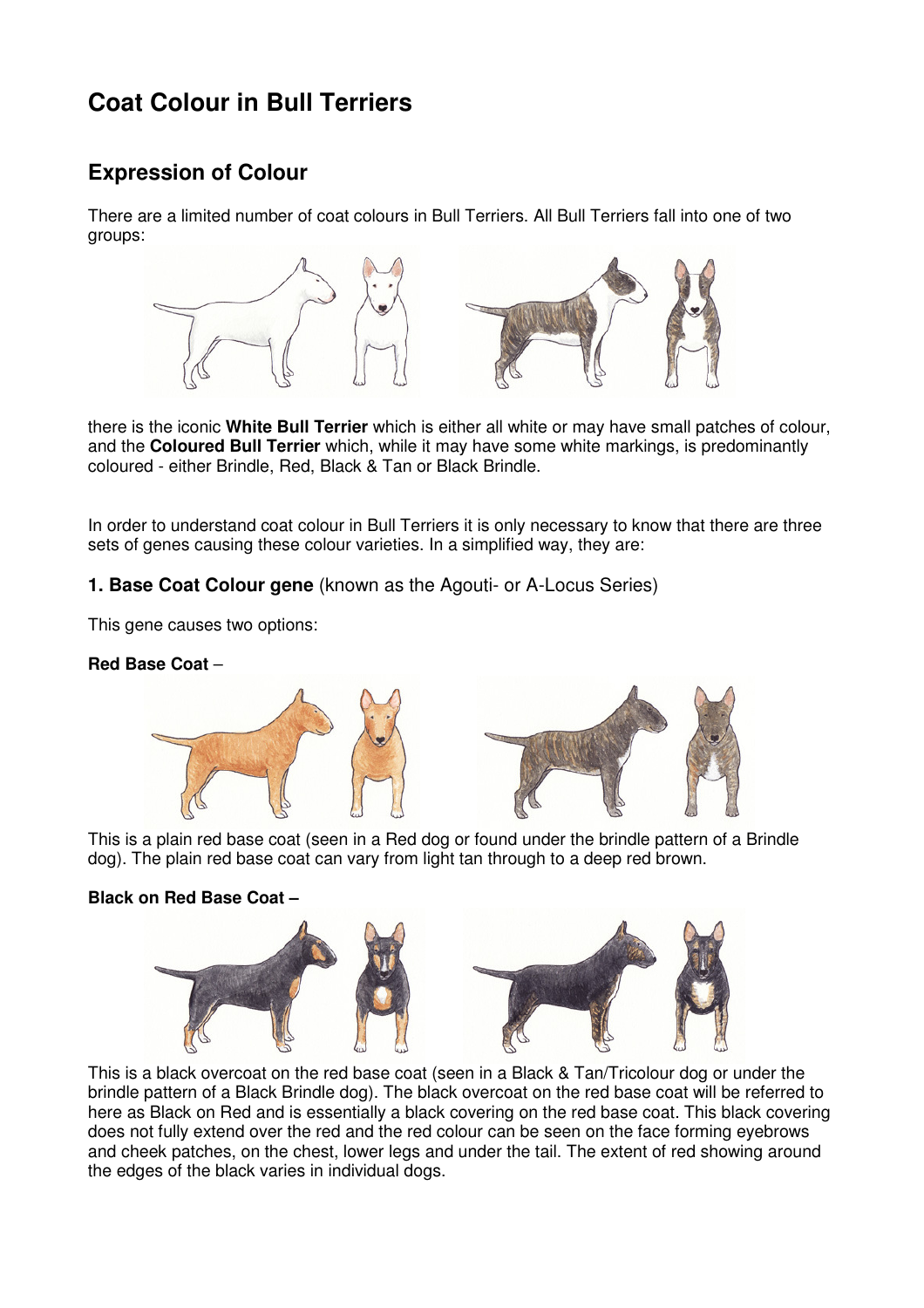## **2. Brindle Patterning gene** (known as the K-Locus Series)

This gene causes two options:

**No Brindle Pattern –** 



This is seen in Red dogs and Black & Tan/Tricolour dogs.

#### **Brindle Pattern –**

Brindle is a pattern of black stripes on the background colour of the base coat.



The brindle pattern on the Red base coat shows as a Brindle dog and the brindle pattern on a Black on Red base coat shows as a Black Brindle dog. Variation in the shade of colour of the base coat and the width of the black stripes can result in unique brindle patterns.

## **3. White Masking gene** (known as the S-Locus Series)

This gene controls the amount of white pattern masking the colour of the dog. A complete white mask results in a White Bull Terrier.



It is important to realise that a White Bull Terrier has got colour (a Red or Black on Red base coat and a Brindle pattern or not) like any Coloured Bull Terrier. The white mask is simply covering it and preventing it from being visible.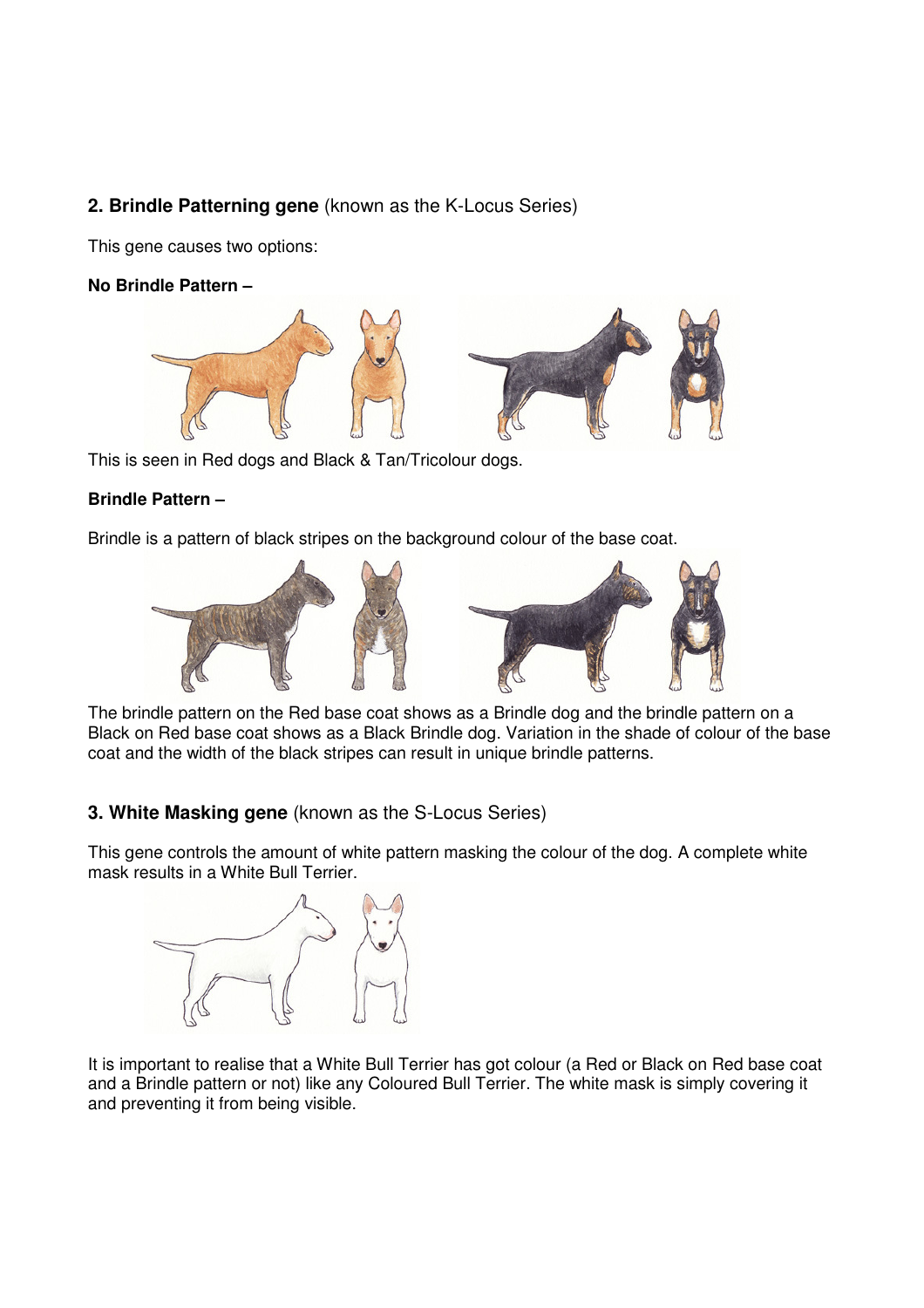The white mask pattern may not cover the whole dog. It may cover part of the face, throat, neck and chest, much of the under-body, the lower legs and the tip of the tail. This results in a Coloured & White Bull Terrier (white should only cross the back of the dog at the neck).



A Bull Terrier with no white markings or very limited white patches without any extension over the back at all is a Solid Coloured Bull Terrier.



In Bull Terriers, a less important fourth gene (MC1R gene) is responsible for the dark facial mask known as smut marking. Up until 2007, it was believed that only Red Bull Terriers could have smut markings and that Brindle, Black Brindle and Black & Tan/Tricolour Bull Terriers did not have this at all. We now know that all Coloured Bull Terriers can have smut markings. It is only is Red Bull Terriers that the mask is easily visible. In the other Coloured and White Bull Terriers the mask is either camouflaged by dark brindle patterning, hidden by the Black on Red base coat or covered by the white mask.

The different genetic combinations produce the following coat colour options in Bull Terriers:

#### 1) **White** –

These appear all white but they may have patches of colour, most likely on the head near the ears and eyes. They are, however, not really white as all White Bull Terriers carry colour and pass on colour to their offspring even though that colour may not be visible. The White expression is a 'mask' hiding the true genetic colour of the dog. A careful look at the hairs around the ears of an all-White Bull Terrier can help figure out what colour it is carrying.

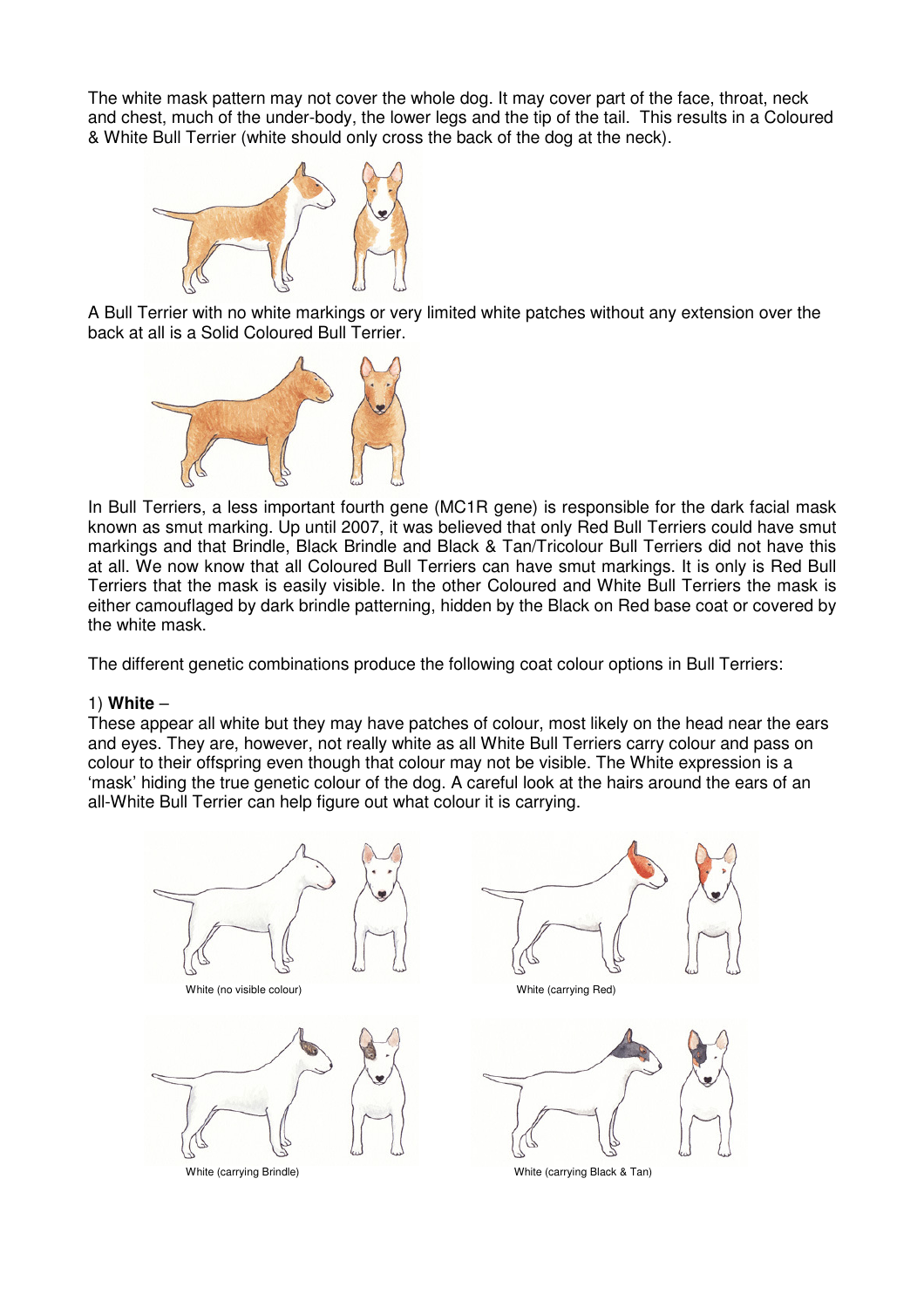

#### 2) **Red** –

This colour ranges from light tan through to deep, dark, rich, rust red. The colour "fawn" is a very pale version of this. Fawn colour is caused by the same gene as Red colour but the difference in expression is due to the rufous polygenes which, when inactive, result in a so-called 'cold' colour. There are different varieties –

**Red Solid** – red with hardly any white markings – it might have a small white blaze on the nose, patch on the chest and white on the toes

**Red & White** – red with strong white markings on the nose, collar, chest, underbelly, lower legs and feet and tail tip.

**Red Smut** – red with a visible dark mask on the face and tip of the tail

**Clear Red** – red with no dark mask on the face or tail



#### 3) **Brindle** –

This is a pattern of fine black lines superimposed on a variable red/fawn base colour producing a wide range of colours – gold brindle, silver brindle, red brindle and from light to dark brindle. There are two varieties –

**Brindle Solid** – brindle with hardly any white markings – it might have a small white blaze on the nose, patch on the chest and white on the toes

**Brindle & White** – brindle with strong white markings on the nose, collar, chest, underbelly, lower legs and feet and tail tip.





Brindle Solid Brindle & White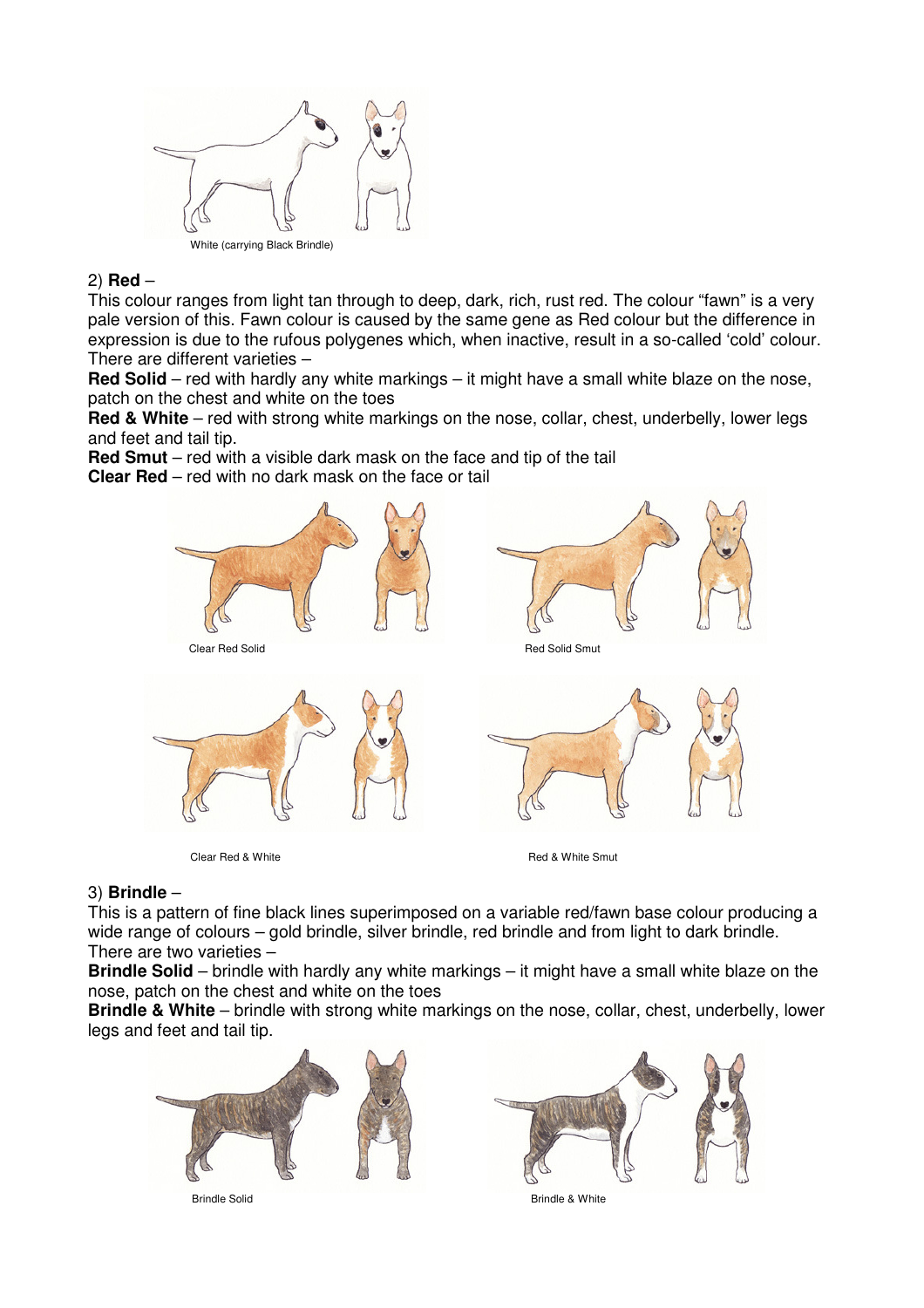#### 4) **Black and Tan/Tricolour –**

This pattern is black with tan (red) markings on the eyebrows, cheeks, chest, lower legs and bottom. If minimal white is present, it is called a **Black & Tan Solid** (also known as **Tricolour Solid**) but if there is black and tan colouring with white markings on the face, collar, chest, underbelly, feet and tail, then it is called **Black & Tan & White** or, more commonly, is it simply called **Tricolour** (it is not a Solid).



#### 5) **Black Brindle –**

This pattern is black with brindled markings on the eyebrows, cheeks, chest, lower legs and bottom. The brindle colour can be very variable. If minimal white is present, it is called a **Black Brindle Solid** but if there is black and brindle colouring with white markings on the face, collar, chest, underbelly, feet and tail, then it is called **Black Brindle & White**.





Black Brindle Solid Black Brindle & White

## **General Rules of Colour Expression in Bull Terriers:**

- There are only three different genes causing colour variation in Bull Terriers.
- These genes affect:
	- $\circ$  the extent of white:
	- o the base coat colour and
	- $\circ$  the brindling pattern.
- This results in nine colour variations in Bull Terriers:
	- o White
	- o Brindle Solid
	- $\circ$  Brindle & White
	- o Red Solid
	- o Red & White
	- o Black & Tan Solid (also known as Tricolour Solid)
	- o Tricolour (also known as Black & Tan & White)
	- o Black Brindle Solid
	- o Black Brindle & White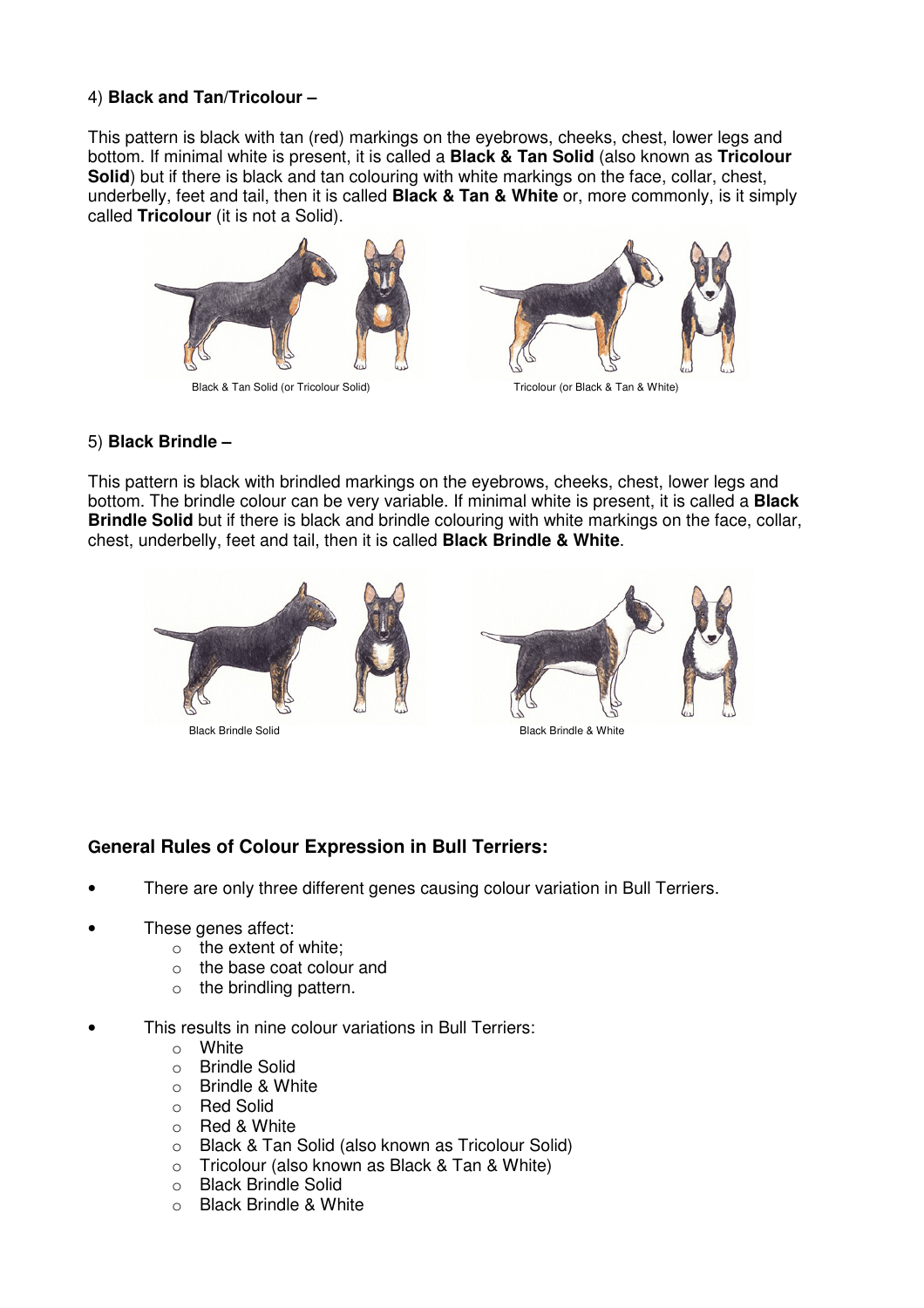## **Inheritance of Colour**

What coat colours are producing in different matings? Let us look at each gene separately first.

### **Inheritance of the White Mask**

Any Bull Terrier will be one of three genetic options as far as the White Mask is concerned:

- **White** that is the body all white with or without coloured head markings
- **Coloured & White** predominantly coloured (not white) with strong white collar crossing the back, white chest, under-body, muzzle, blaze and feet
- **Solid Coloured** all Coloured with or without limited white markings on the muzzle, chest and/or feet

| ↓♀<br>ੋ→                    | White                             | <b>Coloured &amp; White</b>                             | <b>Solid Coloured</b>                      |
|-----------------------------|-----------------------------------|---------------------------------------------------------|--------------------------------------------|
| White                       | 100% White                        | 50% White<br>50% Coloured & White                       | 100% Coloured & White                      |
| <b>Coloured &amp; White</b> | 50% White<br>50% Coloured & White | 25% White<br>50% Coloured & White<br>25% Solid Coloured | 50% Coloured & White<br>50% Solid Coloured |
| <b>Solid Coloured</b>       | 100% Coloured & White             | 50% Coloured & White<br>50% Solid Coloured              | 100% Solid Coloured                        |

## **Inheritance of the Base Coat Colour**

Any Bull Terrier will be one of three genetic options as far as the Base Coat Colour is concerned:

- **True Red** as in the Red Bull Terrier or Brindle Bull Terrier that has no parents nor grandparents that are Black & Tan/Tricolour or Black Brindle
- **Red carrying Black on Red** this Bull Terrier looks Red or Brindle but carries the gene to produce Black on Red colour as well as Red. This dog will have either a parent or a grandparent which is Black & Tan/Tricolour or Black Brindle
- **Black on Red** as in the Black & Tan/Tricolour and Black Brindle Bull Terriers

| ↓♀<br>∄→                                   | <b>True Red</b> | <b>Red carrying</b><br><b>Black on Red</b> | <b>Black on Red</b>         |
|--------------------------------------------|-----------------|--------------------------------------------|-----------------------------|
| <b>True Red</b>                            | 100% Red        | 100% Red                                   | 100% Red                    |
| <b>Red carrying</b><br><b>Black on Red</b> | 100% Red        | 75% Red<br>25% Black on Red                | 50% Red<br>50% Black on Red |
| <b>Black on Red</b>                        | 100% Red        | 50% Red<br>50% Black on Red                | 100% Black on Red           |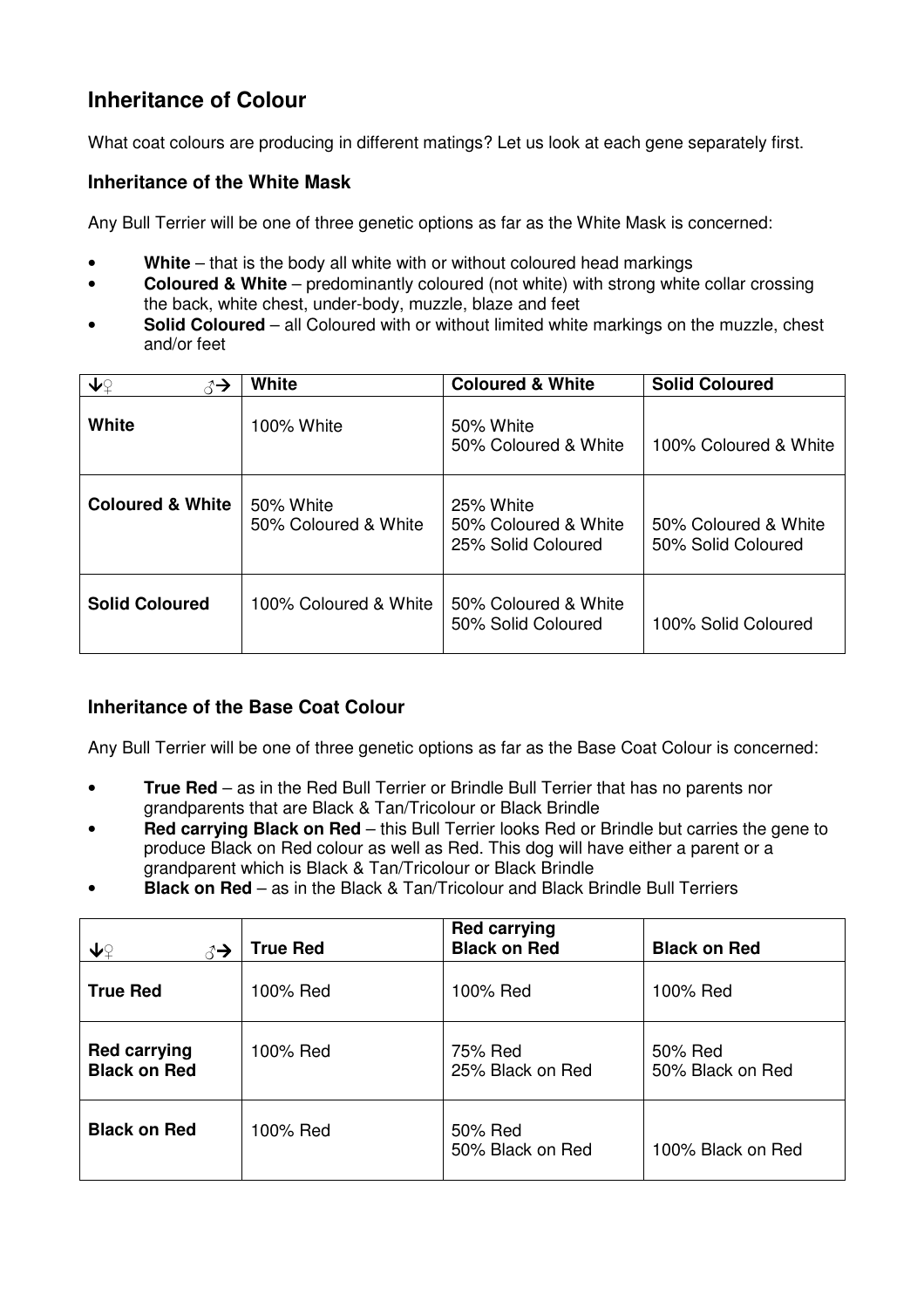## **Inheritance of the Brindle Pattern**

Any Bull Terrier will be one of three genetic options as far as the Brindle Pattern is concerned:

- **True Brindle** this Bull Terrier has brindle pattern on a red base coat appearing as a Brindle dog or it has the brindle pattern on a Black on Red base coat where just the red parts are brindled as in the case of Black Brindle dog. This dog has both Brindle parents and grandparents
- **Brindle carrying No Brindle Pattern** this dog is Brindle or Black Brindle as described above but it has a non-Brindle parent or grandparent (i.e. Red or Black & Tan/Tricolour)
- **No Brindle Pattern** the dog is either Red or Black & Tan/Tricolour with no sign of any brindle pattern

| ↓♀<br>₹→                                                       | <b>True Brindle</b> | <b>Brindle carrying</b><br><b>No Brindle Pattern</b> | <b>No Brindle Pattern</b>       |
|----------------------------------------------------------------|---------------------|------------------------------------------------------|---------------------------------|
| <b>True Brindle</b>                                            | 100% Brindle        | 100% Brindle                                         | 100% Brindle                    |
| <b>Brindle carrying</b><br><b>No Brindle</b><br><b>Pattern</b> | 100% Brindle        | 75% Brindle<br>25% Not Brindled                      | 50% Brindle<br>50% Not Brindled |
| <b>No Brindle</b><br><b>Pattern</b>                            | 100% Brindle        | 50% Brindle<br>50% Not Brindled                      | 100% Not Brindled               |

If a dog is White and the colour they are carrying is discernable, then the colour probabilities of the offspring can be predicted by using that known colour in these colour charts.

It must be highlighted that the actual proportions of the different colours presented in these tables will only be evident with very large numbers of puppies as a single litter of puppies is too small statistically to reflect this.

#### **General Rules of Colour Inheritance in Bull Terriers:**

- Two White parents always produce all White puppies. These White puppies may have coloured marks on their heads but they will always be almost all White in colour. Two White parents cannot produce a predominantly Coloured puppy.
- A White parent can never produce a Solid Coloured puppy it can only produce a Coloured & White or an all White puppy.
- A Solid Coloured parent will never produce an all White puppy. Even with a White mate, a Solid Coloured parent will produce Coloured & White puppies but never all White.
- Two Solid Coloured parents will produce all Solid Coloured puppies.
- A Solid Coloured parent and a White mate will produce all Coloured & White puppies.
- A Solid Coloured parent and a Coloured & White mate can produce Solid Coloured and Coloured & White puppies (with a one in two chance for either).